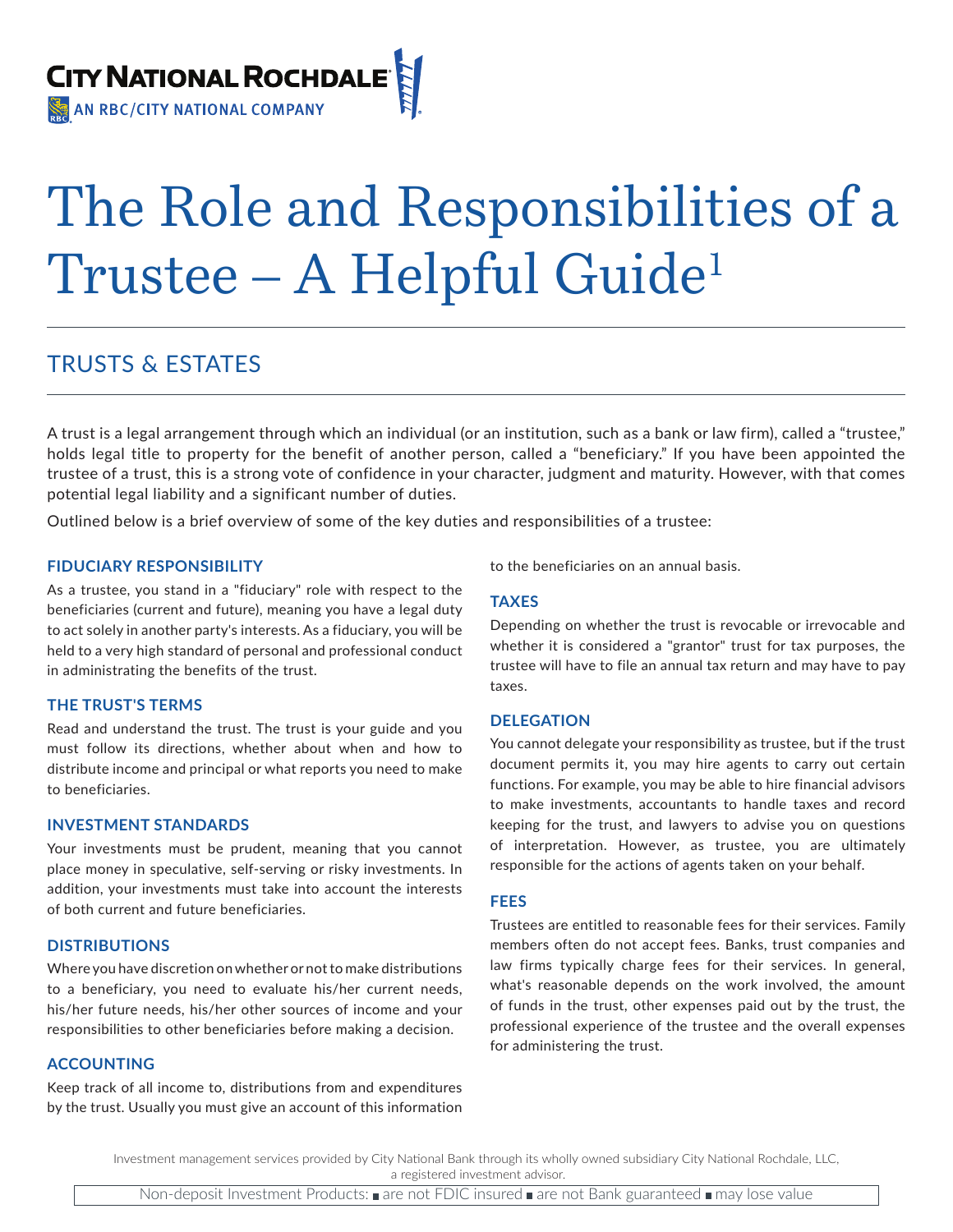### **TRUSTEE ACTIVITIES CHECKLIST<sup>1</sup>**

The following is a guideline for some of the primary duties of a trustee. It is not intended to be a comprehensive list of activities. You should seek advice of counsel in determining your roles and responsibilities.

- $\Box$  Conduct a thorough search for all estate planning documents. Look for all current and revoked wills, pour-over wills, trusts, powers of attorney, trust amendments and restatements, trust schedules, trust asset lists, and deeds to trust property. Put all documents in order based on date of execution.
- $\Box$  Collect all previously prepared trust-related documents such as estate tax returns, gift tax returns, trust tax returns, prior accountings of trust assets, notices of proposed action, and any principal and income adjustment actions.
- $\square$  Determine whether the Uniform Prudent Investor Rule applies to the trust.
- $\Box$  Read estate planning documents, and set aside any previously revoked documents. Once you find the most current trust, read it through very carefully again from beginning to end. Make notes of anything you find unusual (note the page and paragraph number in your notes for easy reference).
- $\Box$  Identify all interested persons, including heirs, successor trustees, current beneficiaries and remainder beneficiaries. Obtain their complete names, addresses, telephone numbers, email addresses, age and any other contact information you can find. (Warning: Failure to use due diligence in correctly identifying, locating and notifying all interested parties could expose you to financial liability.)
- $\Box$  Retain legal counsel to assist you with trust administration duties. You have the legal right to use trust funds to pay an attorney to assist you with the administrative process. Failing to retain counsel is not a valid excuse for any wrongful acts or omissions during the trust administrative process.
- $\Box$  Initial meeting with your attorney:
	- $\circ$  Start by understanding your attorney's scope of representation
	- Make sure your attorney reviews trust terms with you
	- Make sure your attorney explains your fiduciary duties as trustee
	- Make sure your attorney reviews trust circumstances and purpose with you
	- Discuss any emergencies (pending litigation, needs of beneficiaries, etc.)
	- Discuss fees, obtain engagement letter
- $\Box$  Obtain tax payer identification number for irrevocable trusts. If you are the trustee you can obtain that number by calling the Internal Revenue Service.

If necessary, be prepared to file a tax return for the trust.

- $\Box$  If you have liquid trust assets, immediately open a trust checking and savings account. Make sure you maintain an accurate accounting of all trust assets and their earnings. Your deposits must be FDIC insured.
- $\Box$  Establish a record keeping system. At a minimum it should include folders for financial records and beneficiary communications – including notes from telephone calls and copies of all letters sent and received, beneficiary meeting minutes and a journal of actions and communications.
- $\Box$  Make a complete and detailed inventory of all trust assets. If you have assets that are difficult to value, consider hiring a professional appraiser. Discuss it with your attorney.
- $\Box$  Review trust assets and make and implement decisions concerning the retention and disposition of assets, in order to bring the trust portfolio into compliance with the purposes, terms, distribution requirements and other circumstances of the trust.
- $\Box$  Send California Probate Code Section 16061.7 Notice to all named beneficiaries and heirs within 60 days.
- $\Box$  Determine whether the amount of trust assets warrant the assistance of a professional investment manager. If you determine assets are not significant enough, you might want to consider speaking to a professional about a mutual fund strategy. If investment decisions are necessary, meet with your attorney to discuss issues necessary for the drafting investment delegation guidelines. Determine if court approval is necessary to carry out investment strategy.
- $\Box$  Divide trust assets into sub-trust(s) if required under the terms of trust.
- $\Box$  Prepare and send an initial accounting to beneficiaries identifying all assets, debts, income and expenses.
- $\Box$  Arrange for any necessary distribution of assets to beneficiaries (at least 120 days after giving notice).
- $\Box$  Obtain receipts from beneficiaries showing proof of distributions.

Investment management services provided by City National Bank through its wholly owned subsidiary City National Rochdale, LLC,

a registered investment advisor.